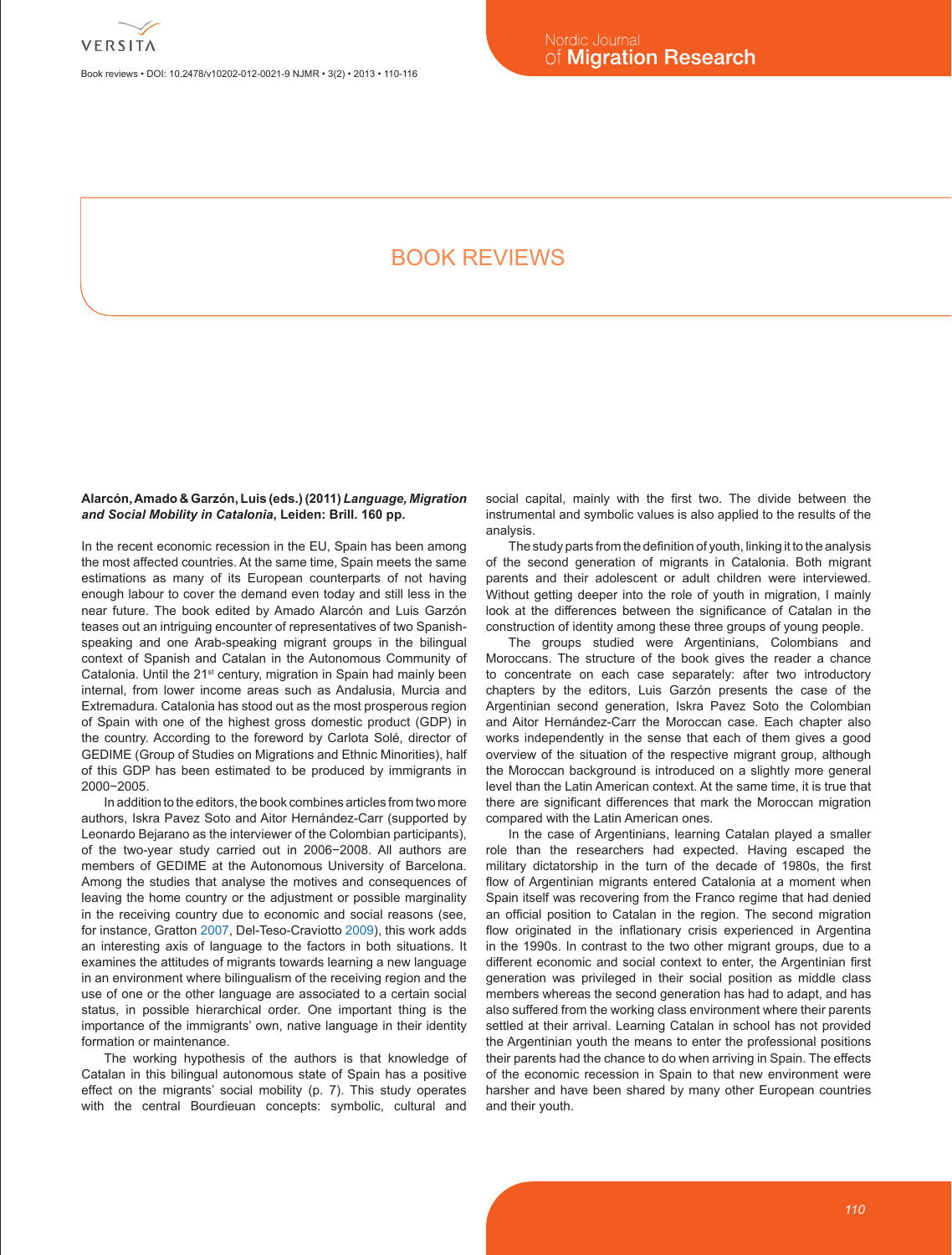There is variation even between the two Latin American groups. Colombian migration to Spain has its origins in a distinct bellicose situation than in Argentina. There are also more Colombian women who have come alone whereas for the Argentinians, maintaining the family union was more important. A lot of the Colombian migration consists of Colombians marrying a Catalan. Thus, for a spouse of a Catalan, learning the language becomes more of a personal matter and raising the children bilingual more natural. The working possibilities are also strongly gendered and because of that, a little more attention to the gendered differences would have given the study an even more sage tone.

Moroccans are more geographically dispersed in Catalonia than Argentinians or Colombians. There are also differences in the order of arrival in the country: single young men have been the pioneers in the settlement of Moroccans in Catalonia. But, the birth rates show the real willingness to settle and this number has increased rapidly among Moroccans in Catalonia (p. 97). As with the Argentinians, there have been two major migratory cycles which has created the existence of two same-age groups with different backgrounds of Moroccan youth in the Catalan communities.

In addition to the native language not being Spanish, religion is also a significant factor that distinguishes Moroccans from Latin American migrant groups. Moroccans have found the most convenient outcome by recognising the importance of learning two foreign languages and especially on the symbolic level. The second-generation Moroccans, in spite of the visible differences and marginalisation due to class questions or hindrances created by the Spanish legislation of acquiring the nationality or work permit, were more appreciated in interaction between Catalans and immigrants than, for example, Argentinians who resented learning Catalan for it being 'useless' for them.

The chapters proceed in a relevant order and the only problem arises with the relation of the concluding chapters, deducible in themselves, to the previous ones: central concepts are not applied in the same way by different writers and that complicates the formation of a whole. The findings seem to be somewhat contradictory: this book seems to argue that the greater the loss of social capital caused by migration, the more reluctant the migrants are to admit even the instrumental value of Catalan to them. A clear agreement between the writers on the concepts used would have given a more condensed core to the message this book wanted to emit. The synchronisation of the individual style choices could also have been reached by a little more editorial effort.

Other kind of linguistic editing is also recommended: the English translation 'people is' or 'people has' (*sic*) unavoidably gives a somewhat ignorant picture of the informant even though as a linguist, I am tempted to guess there was nothing incorrect in the original. As this study was on the significance of language in certain social contexts, even details matter and a closer proof-reading would have given the final polish to this otherwise praiseworthy work that opens new angles to the situation of migrants in bilingual environments.

The material left the reader definitely curious as a source for possible future studies. In addition to the generational focus, gender and religion could offer other important variables with a possibly notorious impact in the construction of identity of the youth interviewed for this study. After the publication of the book, a reverse phenomenon has taken place: Spanish youth have started to look for work opportunities in Latin America.

Regardless of minor shortcomings mentioned above, I find this book definitely useful in Latin American Studies and in any academic programs that concentrate on encounters between two or more

cultures. Its current topic relates to the recently collected material which proves that besides being instrumental in communication, language is also essential in a person not just on an individual but also on a communitarian level. As a Finnish reader, it is easy to relate to the bilingual situation even though the historical experience as a host country is different.

Sarri Vuorisalo-Tiitinen\*

PhD in Latin American Studies, MA in Spanish Philology. Coordinator of Master's Degree Programme in Intercultural Encounters at the Department of World Cultures, University of Helsinki

#### **References**

- *Del-Teso-Craviotto, M 2009, 'Racism and xenophopia in immigrants' discourse: the case of Argentines in Spain', Discourse and Society, vol. 20, no. 5, pp. 571–592.*
- *Gratton, B 2007, 'Ecuadorians in the United States and Spain: history, gender and niche formation', Journal of Ethnic and Migration Studies, vol. 33, no. 4, pp. 581–599.*

# **Alba, Richard & Waters, Mary C. (2011)** *The Next Generation: Immigrant Youth in a Comparative Perspective***, New York: New York University Press. 369 pp.**

Global migration has profoundly changed the face of receiving nations, as growing ethnic, racial, and religious diversity is absorbed by domestic populations. Concerns about the successful integration of newcomers places the generation of native-born immigrant children at the forefront of the debate. As this growing population comes of age in Europe and North America, policy makers and researchers view the fate of the second generation as a barometer for the longterm well-being of their ethnic communities in the broader societies in which they have settled.

In this recently published volume, distinguished American scholars Richard Alba and Mary C. Waters bring together noted immigration specialists to discuss how well the children of immigrants are thriving in Europe and North America. The contributors raise questions about how contexts of reception, documentation status, race, ethnicity, discrimination, and educational attainment impact integration outcomes for the children of immigrants. What is unique about this volume is its comparative and interdisciplinary focus that addresses questions about varying immigration outcomes on both sides of the Atlantic. Highlighting case studies of second generation integration across Europe and North America, *The Next Generation* provides valuable insights for social scientists, policy makers and educators into factors impacting the life chances and employment opportunities of immigrant children.

In an era when global economic instability reverberates throughout Europe and North America, the publication of this comparative volume could not have been timed more appropriately. As the children of ex-colonial nations and the post-WWII low-wage labour migrants enter the job market, investigators find variable patterns of integration and marginalisation among their ranks. The pathways to success can be traced to resources provided by family and community, as well as support gained from educational and social institutions. Yet, discrimination and structural barriers contribute to patterns of integration among particular ethnic groups settled in host nations. Case studies measuring immigrant integration outcomes in Austria, Belgium, Britain, Canada, France, Germany, the Netherlands, Switzerland, and the United States, successfully

*<sup>\*</sup> E-mail: sarri.vuorisalo-tiitinen@helsinki.fi*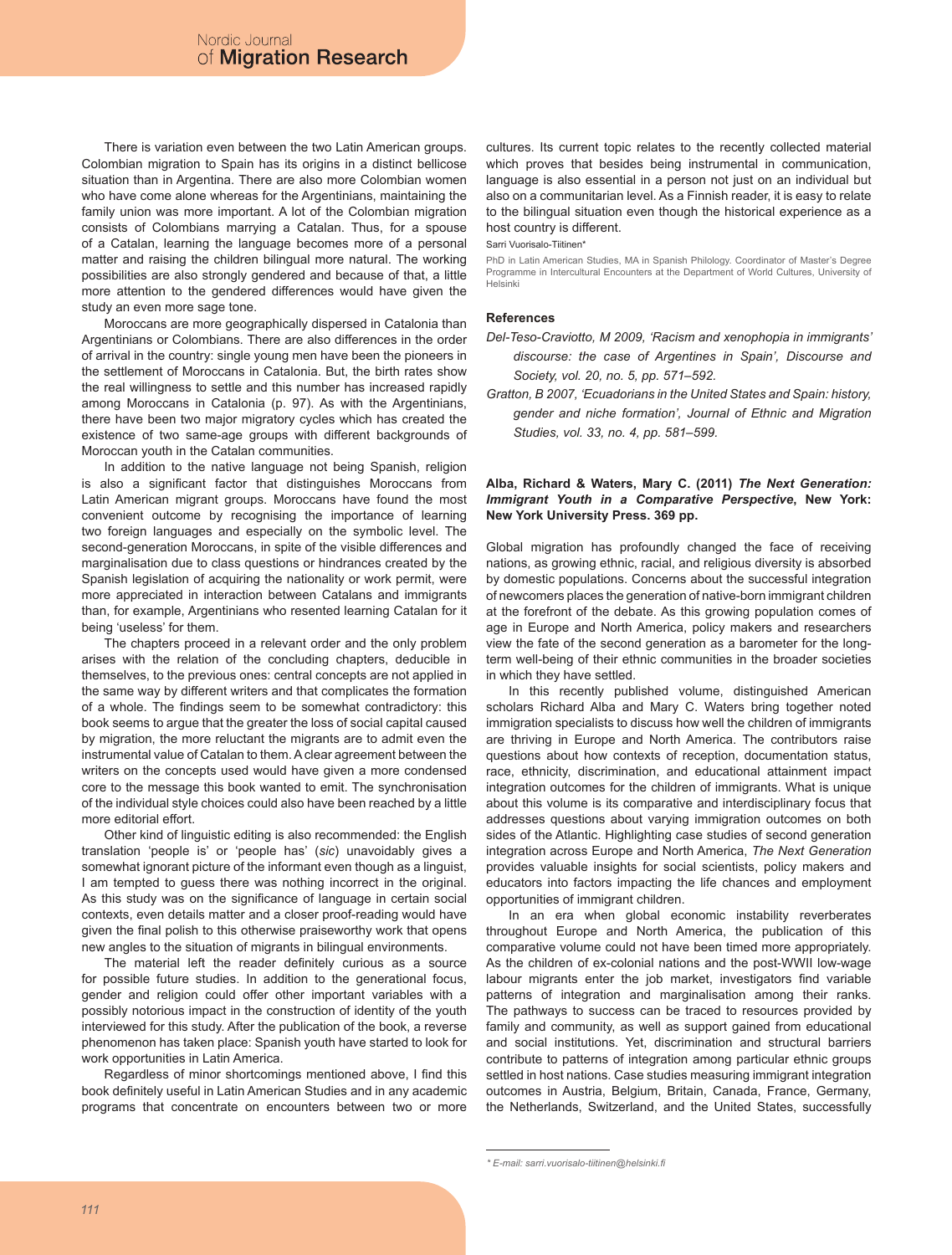illustrate how national contexts, immigrant culture, and a family's transnational engagement combine to influence the long-term success of the children of immigrants.

Drawing on the theory of 'segmented assimilation' (Portes & Rumbaut 2001), this volume investigates key variables widely thought to bear on second generation integration trajectories. Three broad modes of incorporation outlined by this theory include upward mobility with ethnic retention, standard integration into the 'mainstream' and downward assimilation into urban youth subculture. Yet, case studies presented in this volume provide complex and sometimes counterintuitive findings that illustrate broad differences between national institutional settings and their impact on groups being absorbed. For instance, while Muslim Pakistanis in Britain utilise ethnicity as a form of social capital to propel their children into higher education and middle class culture (Modood), Turkish communities in Belgium are unable to translate ethnic resources into upward social mobility (Karen Phalet and Anthony Heath). Meanwhile, Italian immigrants in Belgium, who possess EU membership and a perceived cultural affinity to the host nation, are readily absorbed into the mainstream.

While ethnic disadvantages experienced by some immigrant groups may be tied to the level of perceived 'cultural distance' they express in comparison to their host culture, not all research in this volume identifies culture as a critical variable related to second-generation welfare. In their study on early childhood education enrolment among minorities in the United States, Donald J. Hernandez, Nancy A. Denton and Suzanne Macartney find that ethnic disadvantages experienced by second-generation Mexican children correlate more strongly with socio-economic status and structural effects than with familial cultural orientations. The study identifies factors such as poverty, mother's education, parental occupation and language fluency as asserting more influence on Mexican-American children's access to early education than does their ethnic culture. Similarly, in France, education is deemed to be an important variable impacting minority population welfare. Yet, when controlling for education and socio-economic status, Roxanne Silberman finds that the Magrebins of Algeria face persistent ethnic penalties and labour market exclusion in France. This study implies that ethnic discrimination, in combination with educational and labour market disadvantages, remains an important aspect of the secondgeneration decline among these ex-colonial French minorities.

It is particularly noteworthy to consider why some national groups are upwardly mobile while others get stuck in urban poverty. Holding the winning tickets in the United States and Canada are secondgeneration young adults of White, Afro-Caribbean and Asian origin, whose educational attainment exceeds that of same-aged mainstream Whites (Jeffrey G. Reitz and Ye Zhang). Pakistanis similarly thrive in Britain by utilising ethnic strategies to access higher education (Modood), a resource that may serve to mitigate against other barriers to inclusion. Conversely, low-skilled labour migrants such as Mexicans, Africans, Magrebins and Turks, find their mobility to be limited in Europe and the United States. Compounding the adverse effects of low skills and education levels is the persistent issues of documentation status and discrimination that hinder intergenerational mobility (Susan K. Brown, Frank D. Bean, Mark A. Leach, and Rubén G. Rumbaut).

What emerges from this broad panorama of second-generation integration patterns are bimodal immigrant trajectories being fed at the top by immigrant professionals, and the bottom by low-skilled immigrant labour. Members of the second generation falling within these two categories find themselves benefitting from or hindered

by a variety of factors, not least of which are documentation status, language skills, parental education and occupation and ethnic discrimination. Yet, in spite of the challenges faced by a number of groups in this study, Alba and Waters point out the net gains achieved by the second generation in comparison with the starting point of their parents. Overall, the outlook is more optimistic for immigrants and their children than social scientists have previously predicted.

While the scope of this edited volume is wide and covers a range of critical variables impacting integration outcomes, two important topics are omitted. A discussion of state laws and immigration policies is sidestepped in this volume, yet these variables bear heavily on the ethnic, racial and cultural diversity of nations. For instance, recent immigration legislation in the United States has galvanised widespread discrimination against newcomers from Latin American, effectively leading to a racialisation of documentation status. Another silent actor in the drama is the politicisation of anti-Muslim sentiment, particularly following September 11, 2011. The growing population of native-born Muslims in Europe and North America has created a backlash among nativists, who portray religious difference as a barrier to full inclusion in Western-style democracies. This volume might have benefitted from a more detailed discussion on the roles immigration policy and religious identity play in the integration dynamics of the second generation.

As the meaning of national citizenship is negotiated in an increasingly pluralistic and globalised world, the values that coalesce diverse populations under a single national flag become more significant. Inclusion implies a social pact between a nation and its citizens. This agreement requires residents to uphold core ideals and behaviours, and in turn, promises them equal access to education, health care and employment. Managing differences is imperative if modern nations are to thrive, particularly at a time when economic instability threatens to enhance long-standing social cleavages. *The Next Generation* adds to this discussion by providing key insights into the forces shaping outcomes for the future generations of native-born immigrants and the societies in which they live.

Kristen Remington Lucken\*

PhD, Lecturer in International and Global Studies and Sociology, Brandeis University

#### **References**

*Portes, A & Rumbaut, RG 2001, Legacies: the story of the second generation, University of California Press, Berkeley, CA.*

## **Berg, Mette Louise (2011)** *Diasporic Generations: Memory, Politics, and Nation among Cubans in Spain***, Oxford: Berghahn Books. 240 pp.**

Most popular and scholarly discussion of the Cuban diaspora to date has focused on Miami, the best-known destination for Cuban émigrés. In contrast, social anthropologist Mette Louise Berg's *Diasporic Generations: Memory, Politics, and Nation among Cubans in Spain* offers the first sustained study of the Cuban diaspora in Spain. With rich ethnography, convincing analysis, and clear prose, Berg introduces the reader to Cubans in Spain while posing a sharp critique of diaspora studies. She argues that to employ the concept of diaspora productively, scholars must attend to the tenuous nature of diasporic communities, especially to the ways in which individuals' experiences of displacement are often more incommensurable than shared.

*<sup>\*</sup> E-mail: kristen.lucken@gmail.com*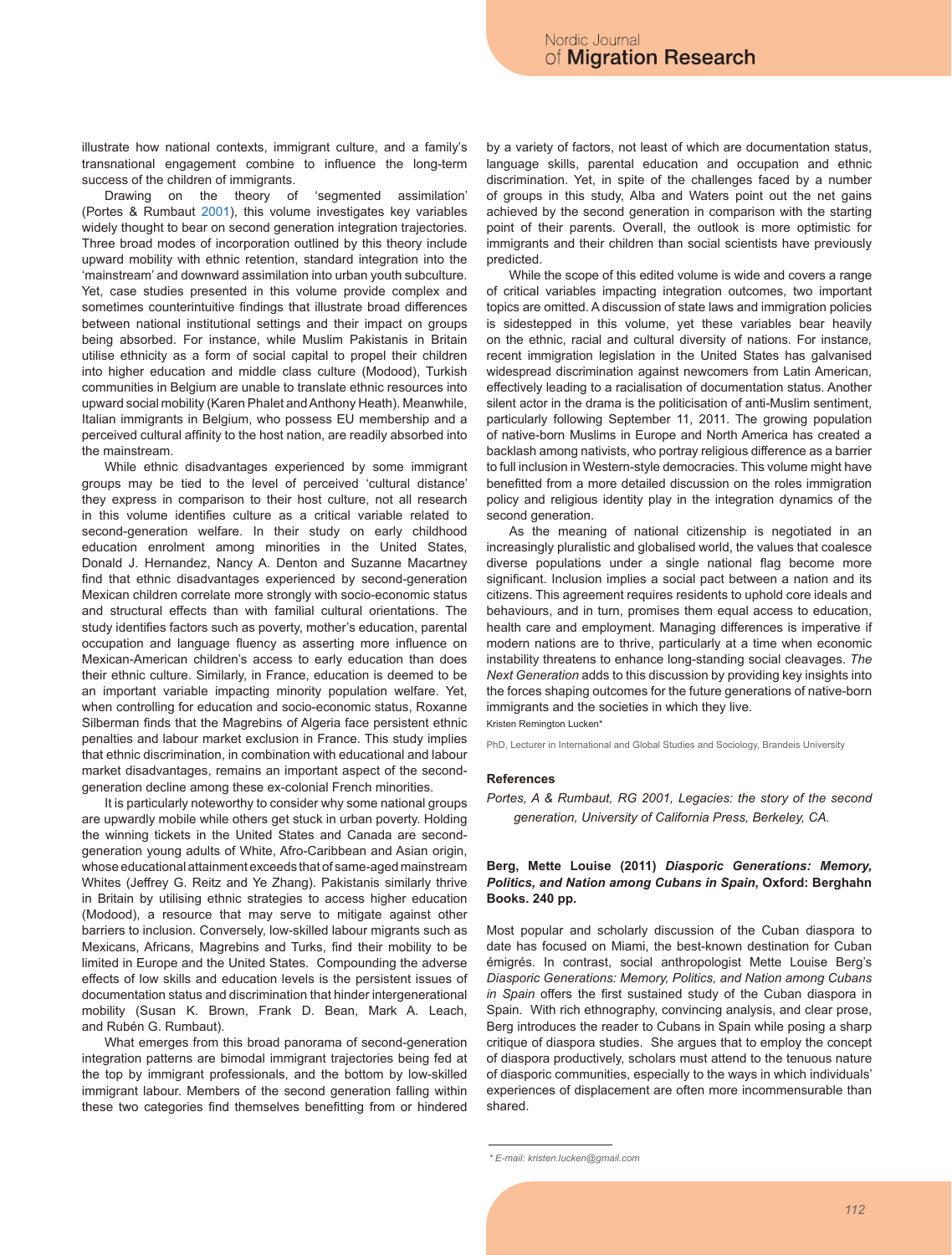Given that Berg's overarching goal is to emphasise the diversity of Cubans in Spain, particularly regarding their self-identification as Cuban, Spanish or both, she opts to explore the political and temporal, rather than simply the spatial dimensions of mobility. This leads her to follow two seemingly contradictory impulses that ultimately work well together. On the one hand, Berg insists that we take a long historical view of Spanish–Cuban relations. Due to Spain's long colonial reach in Cuba, many people in early 20<sup>th</sup>-century Cuba identified as Spanish (and had extended families in Spain). Many of Berg's research participants only came to self-identify as Cubans upon arrival in Spain; having left Cuba, these individuals found their previous understandings of themselves as Spanish upended by their experiences as newcomers to Spain. Berg usefully taps the historical and familial connections between Spain and Cuba to highlight the contextual nature of diasporic subjectivities and shifting attachments to place within an argument about the continuity of movement between Cuba and Spain over time.

On the other hand, alongside this story of continuity, Berg frames her book around a series of ruptures, those between what she calls 'diasporic generations'. Rather than the conventional definition of generations as groups designated by biological age, Berg understands diasporic generations as rough groupings of Cubans who left Cuba and entered Spain during the same time period. Each diasporic generation's successive subjectivities reflect shared memories of Cuba shaped by a particular moment of departure from the island, and a particular context of reception for foreigners upon arrival in Spain. Berg identifies three main diasporic generations of Cubans in Spain, and devotes the central chapters of the book to describing each in turn.

Berg calls the first diasporic generation 'The Exiles'. These are Cuban-born individuals who left Cuba in the period immediately following the revolution and through the early 1980s. Berg describes these émigrés as the most fervently attached to nostalgic memories of pre-revolutionary Cuba, especially Havana, which are reaffirmed through narratives of longing for Cuba. The feeling of loss for the 'exiles' is amplified by legislation preventing return visits to family and friends left behind. The 'exiles' are also the most politicised of the three generations Berg describes, having defined their lives in Spain in terms of a loss of territory and home that they blame on Castro's reforms. Many express deep reservations about social contact with later arrivals from Cuba, due in part to fears of Cuban government spies and surveillance, and a general mistrust of anyone who was willing to stay on the island post-revolution, or who came of age under Castro. Upon arrival in Francoist Spain, Berg argues that this 'exile' generation found Spain disappointingly poor, but felt comfortable with Franco's conservatism and enjoyed a sense of social and cultural superiority due to perceptions of Spanish backwardness.

Berg terms the second generation of Cubans in Spain 'Children of the Revolution'. These Cubans are a bit younger than the average 'exiles', and were largely educated under Castro, in pro-revolutionary boarding schools. They often came from families that supported the revolution, but they eventually decided to leave Cuba, frustrated by a lack of economic opportunities and freedoms at home. Unlike the 'exile' generation, 'Children of the Revolution' did not long for a romantic, pre-revolutionary Cuba, nor did they define their Cubanness in terms of exclusionary national politics, instead opting for an emphasis on Cuban-expressive culture, food and futureoriented discussions of Cuba. Berg argues that this generation is nonetheless deeply affected by Cuban national politics. The 'exiles' refuse social relationships with this second generation, and the Cuban consulate in Spain considers them traitors to the revolution and obstructs their ability to visit Cuba. In response, Berg suggests that the 'Children of the Revolution' have developed something of a cosmopolitan ethos to counter the nationalist politics surrounding Cuba and Cubans abroad. Unlike their conservative counterparts in the 'exile' generation, 'Children of the Revolution' were expressly anti-Franco and welcomed Spain's transition to democracy. Yet, 'Children of the Revolution' were more dismayed than 'exiles' by the difficulty of integrating into Spanish society, where they felt they were cast as racially other.

The third and final diasporic generation of Cubans in Spain has arrived since the mid-1990s, many as dancers, artists, and students who defected while abroad on work or student visas. Berg labels this group 'the Migrants'. This is in part because they have arrived in Spain at the height of Spanish concerns over rapidly rising migration, and have thus faced growing anti-immigrant sentiment and an expanding web of Spanish migration policy and bureaucracy. This generation is the most diverse, both in terms of racial and ethnic identification, and in terms of geographic origin, as 'the migrants' come from all over Cuba, rather than primarily Havana, as was the case with previous generations. Recent arrivals are also less educated than the 'exiles' or 'Children of the Revolution'. They have left Cuba during a period of scarcity on the island, they describe their departure from Cuba in terms of labour migration and a search for socio-economic opportunity abroad, and they find the transition to capitalist consumerism in Spain more shocking than previous generations. Class differences between 'migrants' and the previous generations of Cubans in Spain, in addition to starkly different memories of Cuba—migrants remember deprivation and have none of the nostalgia for a luxurious Havana that 'exiles' harbour—has meant that many in this generation identify more with the other growing groups of global migrants in Spain, especially those from other parts of Latin America. When 'the migrants' do discuss Cuba or engage in Cuban-focussed activities, they do so largely in terms of expressly apolitical, 'humanitarian' projects aimed at sending material aid to Cubans, regardless of political affiliation. Among Berg's research participants, 'migrants' were the most likely to marry Spaniards, but they were also the most likely to face barriers to social acceptance in Spain, because of growing anxiety about migration.

Berg's analysis is original and compelling. The central chapters on the three diasporic generations give a clear sense of the different historical moments in which these groups left Cuba and arrived in Spain. Yet more analysis of moments of interactions between generations might be helpful. Those moments that Berg does include are among the most powerful in the book, illustrating the discord and disassociation, and ultimately the deep mistrust that shapes interactions among people who share a provenance but whose political engagements with Cuba remain unthinkable to one another. One might also ask why Berg chose to leave a chapter of analysis that combines brief discussions of gender and diaspora, diasporic memory, and bodily experience and metaphor for the end of the book, rather than integrating this analysis into the ethnographic chapters. And while Berg mentions key moments in Spanish politics or migration law in passing, and alludes to the racial politics in Spain that cast Cubans as racially other (and thus complicate their selfidentifications as White and of Spanish origin), developing these threads further might offer readers a fuller sense of Cubans' lives in Spain.

Overall, Berg has written a superb book. The ethnography is impressively detailed and far reaching. Berg includes descriptions of Cubans in Spain and anecdotes from fieldwork in Cuba as well, and the result is a complex, nuanced view of Cuba and its diaspora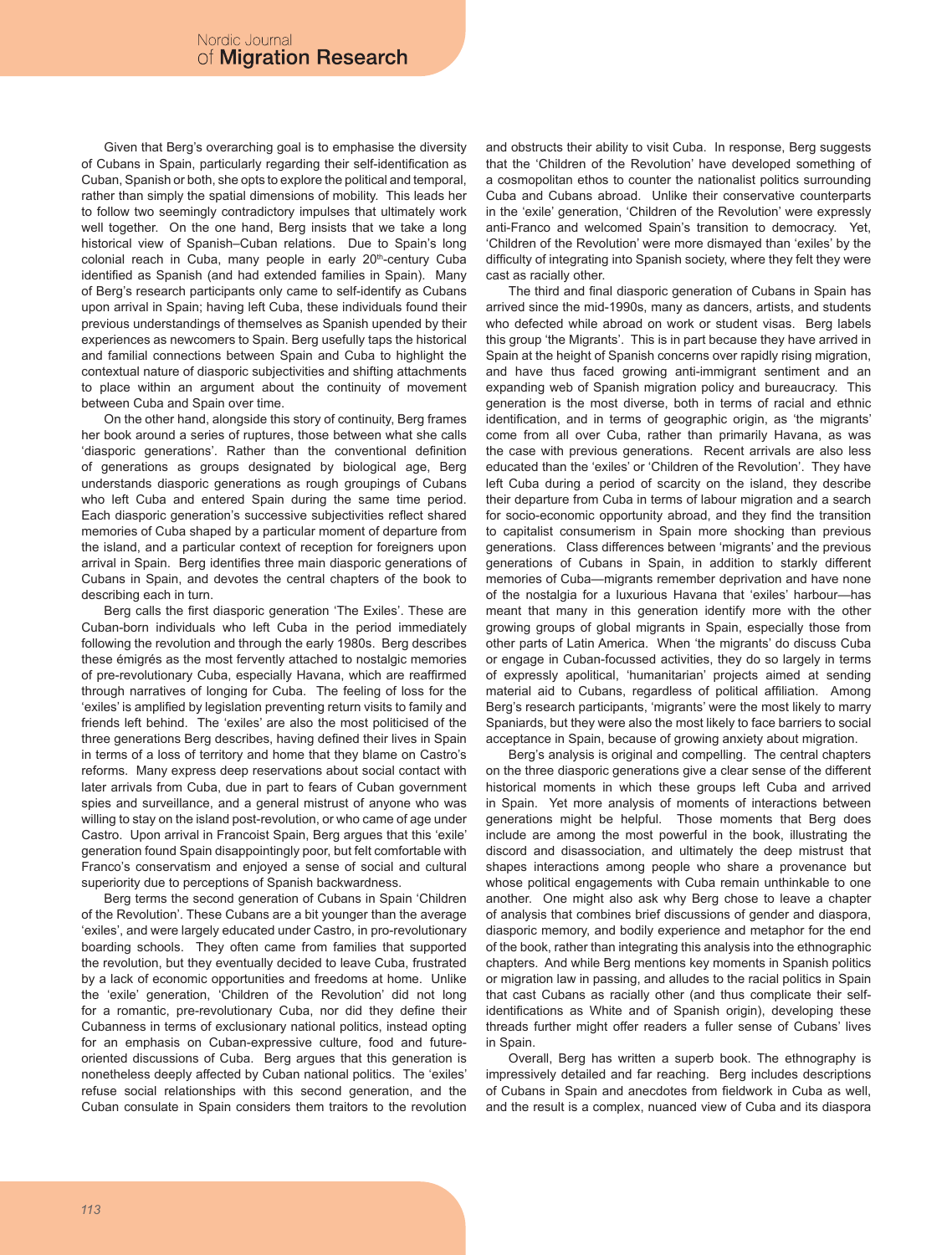across several generations. Berg offers this historical depth without sacrificing ethnographic richness, which is especially commendable. She demonstrates well the diversity of Cuban diasporic experience, and both the challenges and benefits of the concept of diaspora as a lens for anthropological research. Berg points the way towards a productive diaspora studies approach by exploring diasporic memory and subjectivity as processual, contested, and political. This book does double duty in its scholarly contributions, as it fills critical gaps in both research on Cuba and its diaspora and on migration in Spain, even if the former contribution is more strongly emphasised. The sophisticated theoretical and ethnographic insights will engage senior scholars and graduate students, and the clear writing style will be accessible to undergraduate students as well. *Diasporic Generations* is a welcome addition to the anthropology of migration and diaspora, Cuban and Latin American Studies, and European Studies alike.

Mikaela Rogozen-Soltar\*

Assistant Professor, Department of Anthropology, University of Nevada Reno

# **Plüss, Caroline & Chan, Kwok-bun (eds.) (2012)** *Living Intersections: Transnational Migrant Identifications in Asia***, Dordrecht: Springer. 279 pp.**

This new anthology, published by Springer as No. 2 in its book series *International Perspectives on Migration*, consists of in total 13 contributions of which the majority are revised and expanded versions of selected papers from the 'International Workshop on Transnational Migrant Identity in Asia: Intersecting Cultural, Social, and Economic Dimensions', which took place at Nanyang Technological University in Singapore in 2009. The anthology is mainly recommended for those having a research interest in Asia and for those who are engaged with intersectional analyses. The articles are all focussing on migration issues in a specific geographical region in Asia which is often called Pacific Asia, namely Northeast and Southeast Asia, broadly meaning Asia east of Tibet and Burma, and the different studies all concern contemporary migration movements within that region or between Pacific Asia and the West.

The authors all have more or less strong social science-oriented backgrounds, and the principally qualitative sociological approach is evident when it comes to methodology with semi-structured and structured interviews as being the most utilised method in the chapters. The common theoretical perspectives in the anthology are transnationalism and intersectionality analysis, mainly seen through the categories of ethnicity, class and gender, combined with a somewhat modernist understanding of identity formation and a specific migration studies reading of Bourdieu with cultural capital and capital conversion as the central concepts and which in their turn are operationalised in connection with issues of integration and adaptation and the possibilities for migrants to accumulate new skills and resources.

The book includes an introduction by the editors and a concluding chapter by Caroline Plüss. The eight remaining authors are mainly affiliated to Pacific Asian universities, just like the editors who are based in Singapore and in Hong Kong, respectively. Seven of the contributors are of Asian origin, while seven are women.

In the anthology, the reader is able to meet migrants from or to countries like China, Hong Kong, Taiwan, South Korea, Japan, the Philippines, Thailand, Burma and Singapore, as well as several minority groups. The first chapter, written by the two editors, maps out the purpose of wanting to bring intersectionality analysis into Asian migration studies to be able to understand the complex layers of identities among migrant populations within the region, and including such migrant groups as return migrants, circuit migrants, serial migrants, irregular migrants, labour migrants, educational migrants and internal migrants, as well as the Bourdieusian approach to cultural capital in a migration setting. One example of this in the book is the Parsee Indians in colonial Hong Kong who emphasised their 'Britishness' in relation to the less 'British' Chinese as a way of gaining positions and resources and thereby forged new cultural capital by the way of capital conversion.

Henceforth, I have chosen to sum up the contents and the results of a selected number of chapters which have in common that they stand out in terms of either the empirical material or the operationalisation of an intersectional analysis. As Pacific Asia is both post-imperial (China and Japan) and postcolonial (practically all Pacific Asian countries *including* China and Japan) and post-WWII and post-Cold War, and above all pre-, high and postmodern, underand overdeveloped and poor and rich at the very same time, besides being highly multilingual and multireligious, as well as multicultural and multiracial, it is a region which has its own logics – something which is no doubt obvious when reading this anthology on Asian transnational and intersectional migration studies.

The second chapter, written by Chan, is partly autobiographical and deals with the return migrants in Hong Kong who left the British colony before the Chinese takeover for Western countries (including Sweden), but who have returned to nowadays Chinese Hong Kong. It is estimated that 300,000 mainly highly educated Hong Kong Chinese left the city before 1997, of whom perhaps more than half, if not more, have returned. Based on interviews with both men and women, the author argues that many of them returned since they had harboured idealised images of the West before they emigrated, and some also talk about how they ended up in ethnic and racial 'ghettos' in big cities in North America and Europe. The fifth chapter, written by the editor Chan and Chan Wai-wan, tries to tease out a typology of different return migrants in Hong Kong, who mainly have lived in Canada, by focussing on the emotional and affective sides of memories of migration: How are the hybrid identifications that these return migrants had in Canada lived out when they come back to Hong Kong, and how do they deal with their experiences with Western multiculturalism? The chapter finds that the vast majority of returnees fall into a category called émigré conformists, while a minority can be divided among the categories of innovators, ritualists, retreatists and rebels.

The seventh chapter, written by Plüss, is based on life narratives of 15 Chinese Singaporean circuit or repeat migrants who have lived or are living in usually not just one but several foreign countries due to education, work or family reasons. The gendered aspects of different experiences become obvious when several Singaporean women talk about their lives in Western countries in generally positive terms compared to Singaporean men. The eighth chapter, by Yoonhee Kang, is about a phenomenon which is common in certain countries in Pacific Asia and especially in the more Confucian countries of South Korea and Taiwan, namely the phenomenon of so-called wild geese or astronaut families where the husband stays in the home country to work and the wife and the children are living in another, usually Western or a more Westernised Asian country such as Singapore, to get an education and, above all, to learn English, sometimes for many years in a row. In Korea, over 10% of pre-college students live abroad for this reason, with the sole purpose of gaining cultural capital in the form of English language proficiency and Western culture.

*<sup>\*</sup> E-mail: mikaela.rogozen.soltar@gmail.com*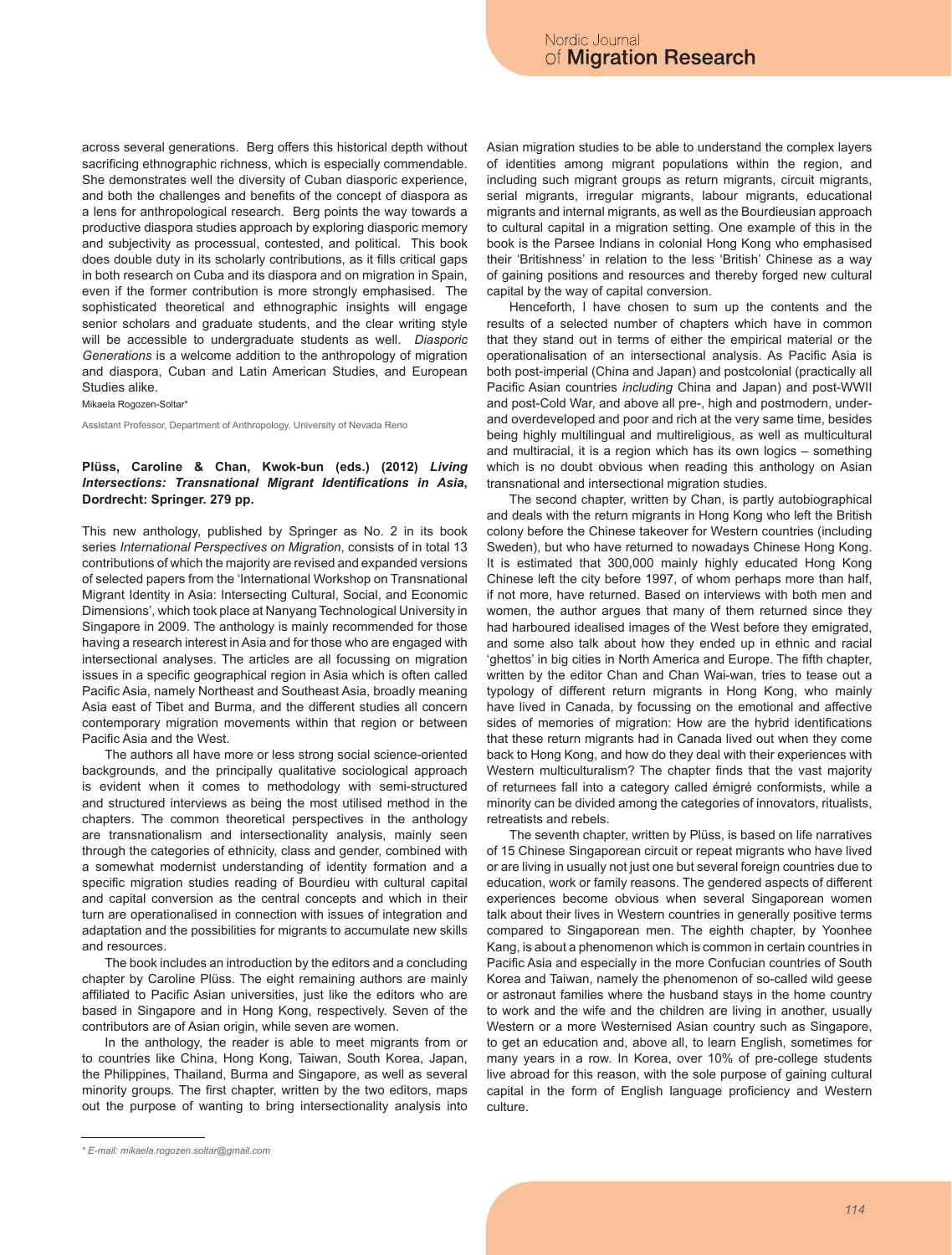The ninth chapter by Gracia Liu-Farrer, looks at the Chinese migrant minority in Japan which just superseded the Korean so-called *Zainichi* minority in absolute numbers, previously and historically Japan's biggest national minority. However the 600,000 Chinese in Japan are divided according to migration history and according to origin including different Chinese provinces, and this fact has consequences for diaspora formations. The last chapter, written by Plüss, sums up the main findings of the anthology's contributions, and concludes that migrants in Pacific Asia are living in the intersections of multiple categories and entities whether it is about class and gender or nation and empire, and that their identifications or disidentifications are both hybrid and transnational.

On the negative side, many of the texts in the anthology tend to make use of sometimes strong and simplistic wordings and analyses which can border on a black-and-white perspective. Furthermore, an intersectional analysis mainly means that the categories of nationality, ethnicity, gender and class are analysed, while there is not much mentioning neither of sexuality nor race and Whiteness. However, on the whole *Living Intersections: Transnational Migrant Identifications in Asia* is a book worth reading to gain an insight into and an understanding of a region which not only contains a large proportion of the world population itself but which also possesses and provokes interesting research questions as it becomes increasingly diversified and transnationalised, and in the end it might even be possible to talk about a resurrection of a combined Chinese-Japanese empire of some sorts in Pacific Asia, although such a prediction or even idea is of course thought provoking to say the least.

Tobias Hübinette\*

Researcher at the Multicultural Centre & Reader at Södertörn University, Sweden

## **Thiara, Ravi K., Condon, Stephanie A. &Schröttle, Monika (eds.) (2011)** *Violence Against Women and Ethnicity. Commonalities and Differences across Europe***, BudrichVerlag: Leverkusen-Oppladen. 426 pp.**

Violence against minority women has lately become a hot debate in the European context. The public and often one-sided picture of marginalised women oppressed by their families and especially victims of male violence is controversial as it flourishes especially in the racist discourses of extreme right and their xenophobic arguments. Studies that have focussed on analysing media representations of migrant women and girls show how topics such as 'honour related violence', female genital cutting and forced marriages have become a self-evident way of describing the everyday circumstances and destinies of thousands of women and girls living in Europe (e.g. Bredström 2003; Carbin 2008; Keskinen 2009). The media representations characterise women and girls as victims of their own culture which is often described in overwhelming and homogenising terms. It is surprising that the strong interconnection/image between violence and migrant women is so prevalent because there has not been much statistical research done which would critically scrutinise these particular phenomena.

The book *Violence Against Women and Ethnicity* shows that many of the European surveys that try to tackle violence against women in minority contexts include serious methodological and ethical problems that fail to make comparisons between countries or even to get a manifold picture of the phenomena. Thus, simplified stigmatisation of specific groups of ethnic minority women due to abusive partner relationships cannot be confirmed by the existing empirical data (p.191). Relating to this, it is surprising that the image of broad spread violence in minority contexts has been taken for granted in many countries. This is one of the most important results that the book *Violence Against Women and Ethnicity* brings about.

The book consists of 23 chapters and is divided into five thematic sections: 1) Building and shaping knowledge about violence against women in Europe; 2) Making the links; 3) Forms and effects of violence against women; 4) Responses to violence against minority ethnic women; and 5) Is it a question of (their) culture and (our) honour? The contributors are a combination of academic researchers, activists and NGO workers who have extensive experience in the field of tackling violence against women and in developing new tools, practices and interventions to combat the phenomena. The book strives to get a manifold understanding of violence against women in a minority context that is both complex and controversial. The aim is to criticise often hegemonic culturalist explanations of violence against women, but at the same time to look for ways of analysing violence in a context that does not minimise the existence and consequences of violence in women's lives. This is done by offering viewpoints from qualitative and quantitative research projects that look at violence both from the structural level and as lived experiences of women themselves. An even more multidimensional viewpoint to the theme of the book is offered by the articles of several practitioners in the field that critically look at interventions, practices and projects developed in the field. Thus, the voices in the book do not solely belong to academics, but also to practitioners and migrant women themselves.

Common to all chapters in the book is the aim of avoiding racialisation and marginalisation of women with a migrant background: 'Ultimately, the goal is to understand differences within and between social and cultural groups without essentialising them' (p. 92). A red thread that would connect all the contributions besides this common topic is hard to find, which is also understandable in such a massive reader. Some common features, however, describe all the chapters. Firstly, they are bound together by an intersectional approach first highlighted by Kimberley Crenshaw in 1989. Crenshaw stated that for Black women the intersectionality experience is more powerful than the sum of their race and sex, and that research and action that do not take intersectionality as a starting point and as a tool of analysis cannot address the ways in which Black women are subordinated. The motivation behind an intersectional analysis is thus to investigate how, for example, race, gender, class, ability and their identity formations interact on different societal levels contributing to social inequality. Even though intersectionality is a widely discussed concept in feminist theory, especially in Black and postcolonial feminism, the authors of the book state that particularly in the field of violence against women it is a relatively underdeveloped theory and practice.

For most of the contributors, intersectionality is a tool that underlines women's multiple subjectivities and forms of oppression. The relevance of an intersectional analysis is argumented by showing 'how male violence is an instrument in the reproduction of a gender system, but have different effects depending on social and racial factors' (p.127). Therefore it is unethical to look for a common experience that would characterise all women who have been victims of violence against women. Secondly, the intersectional approach emphasises the importance of analysing racist discourses and practices that are embedded in violence against women. By this the contributors mean that migrant women who are suffering from violence are also marginalised in the society by a discriminating system that denies them full rights and a legal status. This is described, for example, in Monika Schröttle's and Nadia Khelaifat's chapter: 'In addition, some migrant women might still be dependent on their husbands regarding

*<sup>\*</sup> E-mail: tobias.hubinette@mkc.botkyrka.se*